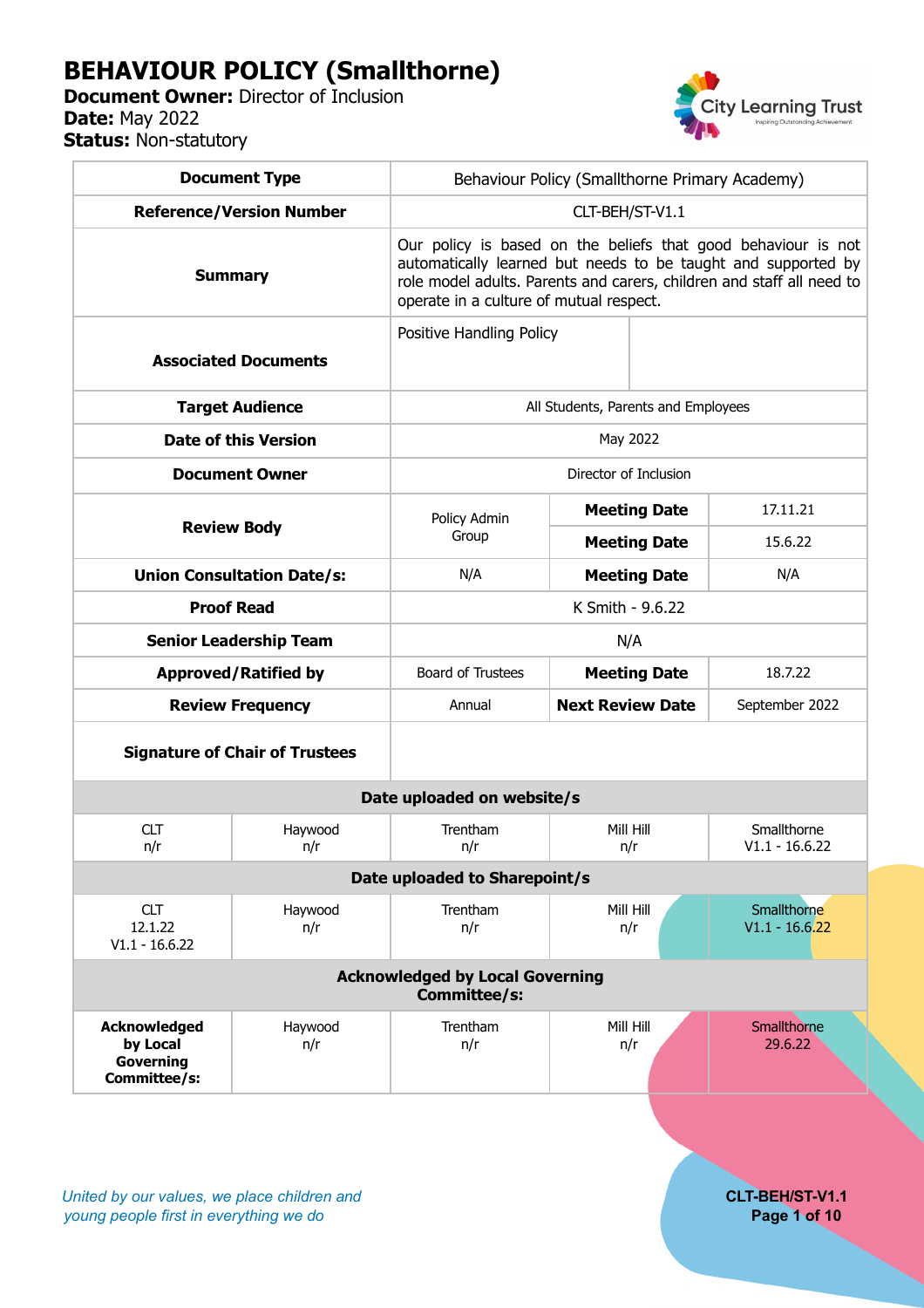# <span id="page-1-0"></span>**VERSION CONTROL**

| <b>Version No:</b> | <b>Type of change</b> | <b>Date</b> | <b>Revisions from previous version</b> |
|--------------------|-----------------------|-------------|----------------------------------------|
| 0.1                |                       |             |                                        |
| 1.0                | Annual Review         | Nov 2021    |                                        |
| 1.1                | <b>Annual Review</b>  | May 2022    | Updates to Section 7, 8, 9 & 11        |
|                    |                       |             |                                        |
|                    |                       |             |                                        |



*United by our values, we place children and* **CLT-BEH/ST-V1.1** *young people first in everything we do* **Page 2 of 10**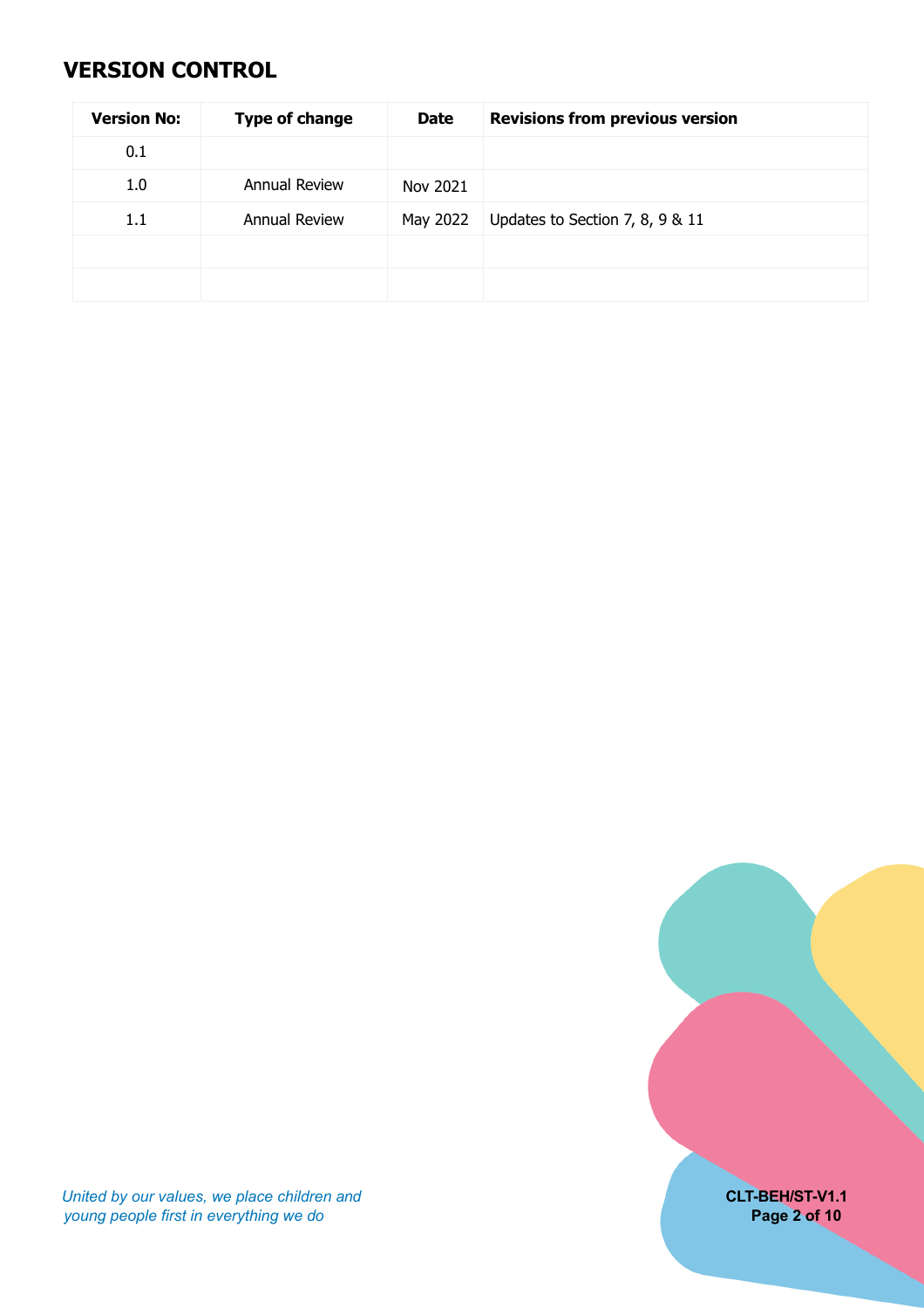# **TABLE OF CONTENTS**

|    | <b>VERSION CONTROL</b>                                                    | 2              |
|----|---------------------------------------------------------------------------|----------------|
| 1. | <b>STATUS</b>                                                             | $\overline{4}$ |
| 2. | <b>INTRODUCTION</b>                                                       | 4              |
| 3. | <b>AIMS</b>                                                               | $\overline{4}$ |
| 4. | <b>PURPOSE</b>                                                            | $\overline{4}$ |
|    | 4.1 Legislation and Statutory Requirements                                | $\overline{4}$ |
|    | 4.2 Children Can Expect                                                   | 5              |
|    | 4.3 Parents/Carers May Expect                                             | 5              |
|    | 4.4 Staff May Expect                                                      | 5              |
| 5. | <b>RULES</b>                                                              | 5              |
| 6. | ROLES AND RESPONSIBILITIES                                                | 5              |
|    | 6.1 Teachers And Classroom Support Staff                                  | 5              |
|    | 6.2 Staff                                                                 | 5              |
|    | 6.3 Parents And Carers                                                    | 6              |
|    | 7. BEHAVIOUR FOR LEARNING AND LIFE                                        | 6              |
|    | 7.1 Grade 1 Behaviours                                                    | 6              |
|    | 7.2 Grade 2 Behaviours (Every child starts each day on 2)                 | 6              |
|    | 7.3 Grade 3 Behaviours                                                    | 6              |
|    | 7.4 Grade 4 Behaviours                                                    | 6              |
| 8. | <b>REWARDS</b>                                                            | 6              |
| 9. | THE HOUSE SYSTEM                                                          | 7              |
|    | 10. SANCTIONS                                                             | 7              |
|    | 10.1 Unacceptable Behaviour During Lesson Sessions                        | 7              |
|    | 10.2 Break Tine / Lunchtime Behaviour                                     | $\overline{7}$ |
|    | 10.3 Possible Consequences Of Poor Behaviour                              | 8              |
|    | 10.4 Possible Interventions                                               | 8              |
|    | 11. POSITIVE HANDLING                                                     | 8              |
|    | 12. EXCLUSIONS                                                            | 8              |
|    | 12.1 Roles And Responsibilities When A Child Is Excluded From The Academy | 8              |
|    | 12.1.1 The Principal will:                                                | 8              |
|    | 12.1.2 The Local Governing Committee will:                                | 9              |
|    | 12.2 Child At Risk Of Fixed Term Exclusion                                | 10             |
|    | 12.2.1 An exclusion up to five school days per incident:                  | 10             |
|    | 12.2.2 An exclusion up to 45 days per incident:                           | 10             |
|    | 12.3 Permanent Exclusion                                                  | 10             |
|    | 13. LINKED POLICIES                                                       | 10             |
|    | 14. MONITORING AND REVIEW                                                 | 10             |
|    |                                                                           |                |
|    |                                                                           |                |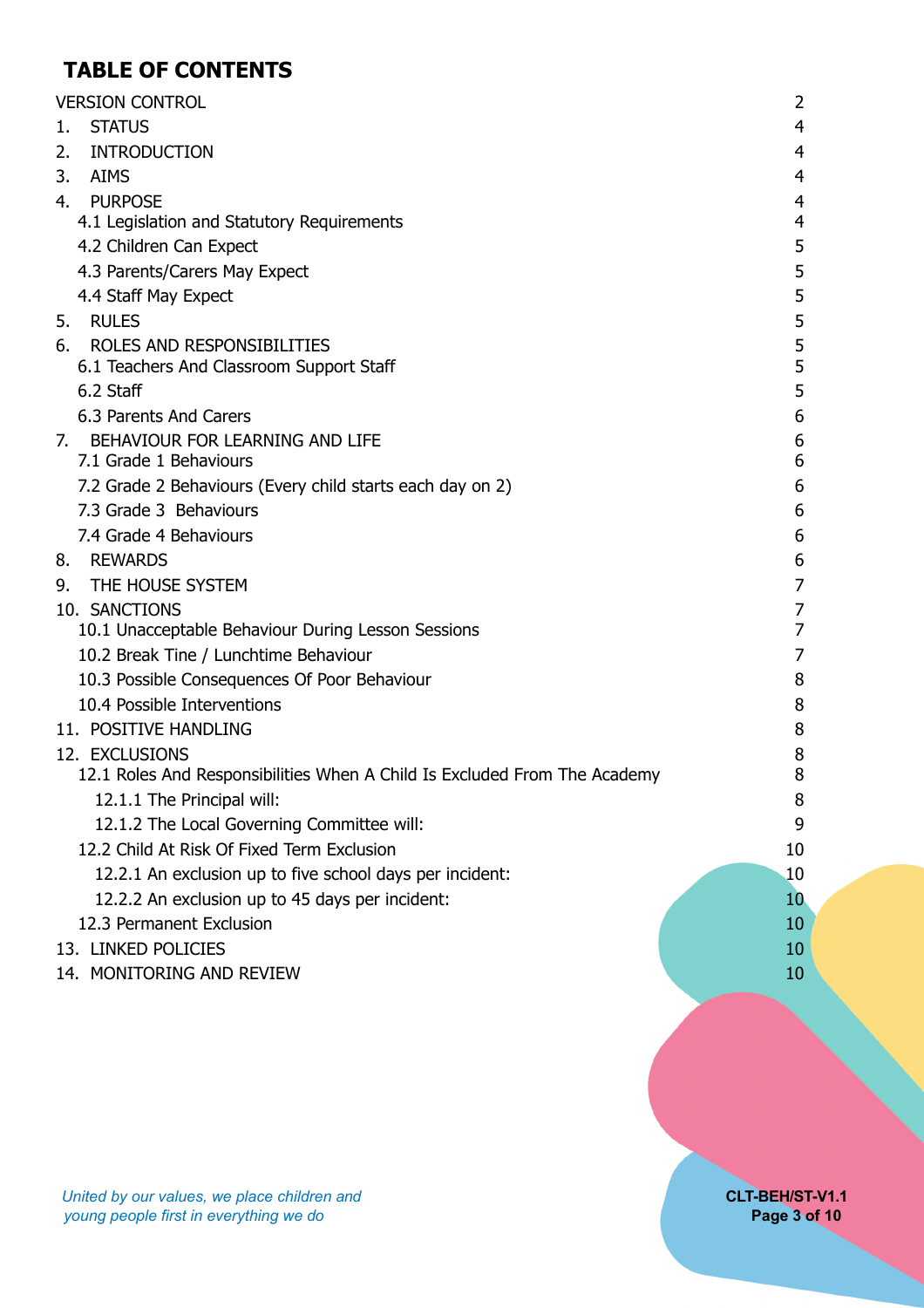# <span id="page-3-0"></span>**1. STATUS**

a. Non statutory.

# <span id="page-3-1"></span>**2. INTRODUCTION**

- a. Our policy is based on the beliefs that:
	- i. Good behaviour is not automatically learned but needs to be taught and supported by role model adults. Parents and carers, children and staff all need to operate in a culture of mutual respect.
	- ii. Respect must be given in order to be received. Parents, carers and staff need to have a clear understanding of their rights and responsibilities in supporting and maintaining good behaviour in the Academy.
	- iii. The quality of teaching, learning and behaviour are inter-related and it is the responsibility of all staff to work collectively to support our children to develop positive behaviour for learning and life
	- iv. Poor behaviour cannot be tolerated, as it is a denial of the right of children to learn and teachers to teach. To enable learning to take place, preventative action is most effective, but where this fails, our Academy has clear, firm and sensible strategies in place to help children manage their behaviour
	- v. All school staff have a critical role and responsibility in establishing and maintaining high standards of teaching, learning, and behaviour.

# <span id="page-3-2"></span>**3. AIMS**

- a. For staff to project themselves as good role models, co-operating and supporting one another, and treating colleagues and children with courtesy, consideration and respect
- b. For staff to have high expectations of standards our children can achieve, as learners and as citizens.
- c. For staff to support children to have high levels of self-esteem
- d. To provide a broad, balanced and differentiated curriculum which is both inspiring and relevant
- e. To provide a varied range of teaching and learning styles to suit the needs of children
- f. To provide an attractive learning environment and quality learning resources.
- g. To track every child's progress, set challenging though achievable targets and support children in achieving them, so that children know their efforts are valued and that their progress matters
- h. To encourage children to accept varying degrees of responsibility, both in and out of the classroom with the purpose of promoting independence, self-reliance and trustworthiness.
- i. To make provision for a happy working atmosphere in school by promoting the pastoral care of children, with staff giving support and guidance to each individual child
- j. To consistently and fairly implement reward recognition and sanctions systems
- k. To encourage a positive Academy and home partnership, to promote children's education and maintain standards of behaviour.

## <span id="page-3-3"></span>**4. PURPOSE**

- a. To maintain levels of excellent behaviour
- b. To develop effective citizenship and character traits in all members of our community
- c. To provide a consistent approach in rewarding good behaviour and attributes
- d. To provide a consistent approach in responding to unacceptable behaviour
- e. To ensure that behaviour does not inhibit learning or impede potential.

#### <span id="page-3-4"></span>**4.1 Legislation and Statutory Requirements**

a. This policy is based on advice from the Department for Education (DfE) on:

- i. Behaviour and discipline in schools
- ii. Searching, screening and confiscation at school
- iii. The Equality Act 2010
- iv. Use of reasonable force in schools
- v. Supporting pupils with medical conditions at school
- vi. Special Educational Needs and Disability (SEND) code of practice

vii.DfE guidance explaining academies should publish their behaviour policy and anti-bullying strategy online

*United by our values, we place children and* **CLT-BEH/ST-V1.1** *young people first in everything we do* **Page 4 of 10**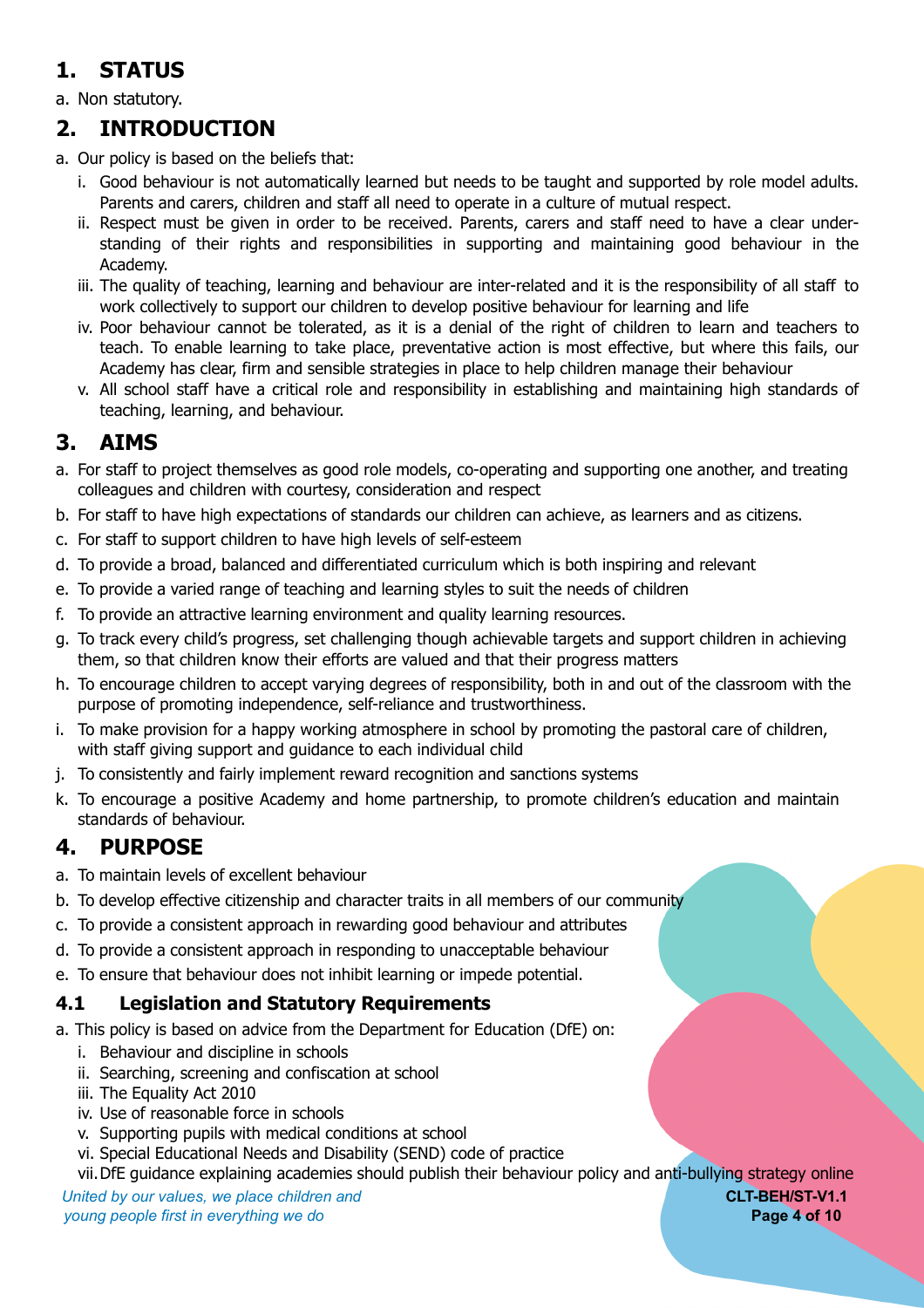### <span id="page-4-0"></span>**4.2 Children Can Expect**

- a. To be treated fairly as individuals and as part of a class.
- b. To have their contributions valued.
- c. To be rewarded in various ways for good work and good behaviour.
- d. To be encouraged and assisted to make positive choices about their conduct.
- e. To be allowed to share emotions.

#### <span id="page-4-1"></span>**4.3 Parents/Carers May Expect**

- a. To receive regular information about the behaviour of their children.
- b. To be welcome in school as a key person in their child's life.
- c. To be consulted swiftly when problems arise so that staff and parents / carers can work together to help improve performance, attitude and behaviour.

#### <span id="page-4-2"></span>**4.4 Staff May Expect**

- a. A positive environment to teach in.
- b. To receive support from colleagues.
- c. To get support from parents and carers to enable the children to achieve their best.

## <span id="page-4-3"></span>**5. RULES**

- a. School rules are included in our home/school agreement. They have been developed to be meaningful to children and are all designed to develop courtesy, good manners and mutual respect. Any behaviour that affects the learning and safety of others will not be tolerated. It is essential that parents / carers and school staff work together through discussion and action on any issues which develop.
- b. Our school motto is **Smile, Strive, Shine.** This helps our children to aspire to be whatever they want to be.

## <span id="page-4-4"></span>**6. ROLES AND RESPONSIBILITIES**

#### <span id="page-4-5"></span>**6.1 Teachers And Classroom Support Staff**

- a. Teachers and classroom support staff need to establish consistent levels of good behaviour with the support of parents / carers, the Academy Governing Committee and the senior team. **Positive expectations**, **praise** and **rewards** are key to successful classroom management and a positive learning environment in which all children can achieve.
- b. Children **need to know how to make good choices**. They need to receive consistent positive encouragement as means of motivation. They need to be taught to manage their own behaviour.
- c. Staff recognise that effective conditions for learning: (excellent planning, high expectations, collaborative working, enthusiasm etc) will impact positively on general classroom behaviour.

#### <span id="page-4-6"></span>**6.2 Staff**

#### a. Staff are responsible for:

- i. Implementing the behaviour policy consistently
- ii. Modelling positive behaviour
- iii. Providing a personalised approach to the specific needs of particular children
- iv. Recording behaviour incidents accurately
- v. Ensuring lessons are fun and challenging
- vi. Ensuring that classrooms are calm
- vii.Ensuring that good behaviour is rewarded fairly and consistently through rewards system and tracking
- viii.Informing parents and carers of any problems or concerns
- ix. They are good role models
- x. They are proactive and willing to adapt their approach to meet every child's needs.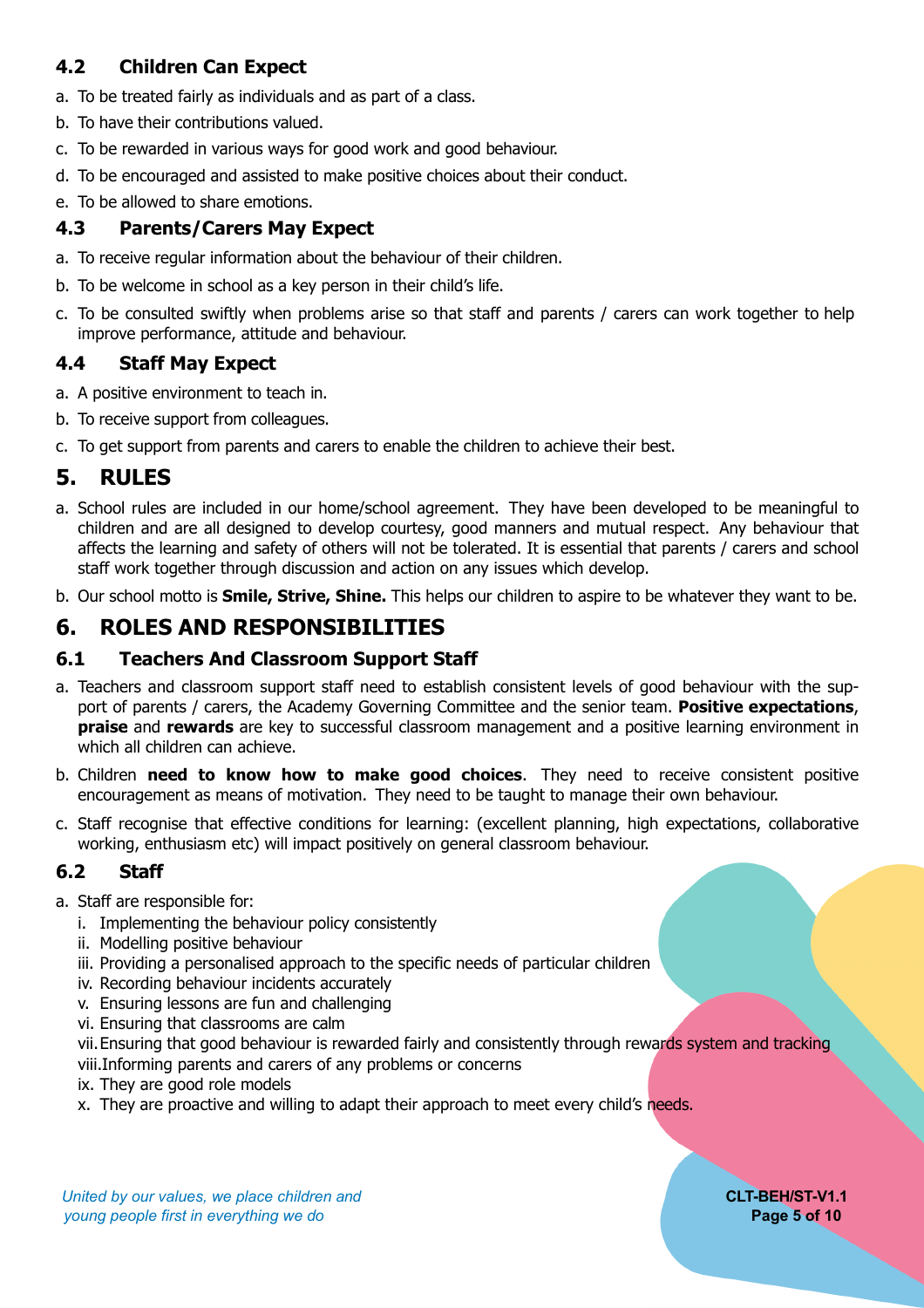### <span id="page-5-0"></span>**6.3 Parents And Carers**

a. Parents and carers are our partners so they should ensure that:

- i. Their children arrive at school punctually and are collected at the correct time.
- ii. Their children are in full school uniform and have the correct equipment, including PE kit.
- iii. They support the Academy and follow our Academy rules
- iv. They show an interest in their child's education.
- v. They keep school informed of any concerns and help us to resolve them.
- <span id="page-5-1"></span>vi. They are good role models.

# **7. BEHAVIOUR FOR LEARNING AND LIFE**

a. Behaviour for Learning and Life is carefully tracked every day with class teachers using a 1 - 4 grading system that is also linked to our house system. This system takes into consideration attendance, punctuality, behaviour in class, around the Academy and the playground. Class teachers also consider the levels of learning, effort and homework when awarding the level for the day. Children can move up and down the levels during the day.

#### <span id="page-5-2"></span>**7.1 Grade 1 Behaviours**

- a. A 'grade 1' child:
	- i. Goes 'over and above' as a learner
	- ii. A role model for learning at all times
	- iii. Enthusiastically tackles learning challenges
	- iv. Models the super learner skills at all times
	- v. Perseveres with learning when it is challenging thinking, knowledge and understanding.

### <span id="page-5-3"></span>**7.2 Grade 2 Behaviours (Every child starts each day on 2)**

- a. A 'grade 2' child:
	- i. Models our learning behaviour code
	- ii. Engages with every aspect of learning throughout the lesson
	- iii. Demonstrates clear effort and engagement with the learning activities.

#### <span id="page-5-4"></span>**7.3 Grade 3 Behaviours**

- a. A child will be moved to a level 3 if they are:
	- i. Speaking disrespectfully to staff/peers
	- ii. Interrupting the lesson deliberately repeatedly.
	- iii. Failing to use equipment carefully such as scissors and rulers
	- iv. Failing to move sensibly around the classroom.
	- v. Failing to adapt behaviour after a warning.

#### <span id="page-5-5"></span>**7.4 Grade 4 Behaviours**

- a. A child will be moved to a level 4 if they are:
	- i. Deliberately hurting a member of staff or peer
	- ii. Deliberately dangerous behaviour, compromising the health and safety of themselves, staff or their peers
	- iii. Leaving the classroom/premises without permission
	- iv. Blatant defiance despite opportunities to make the right choices
	- v. Abusive language or threat to any member of the Academy community.

## <span id="page-5-6"></span>**8. REWARDS**

- a. Each half term there will be a whole-academy treat. To receive this reward, the children must reach a set B4L score. Those in the winning house will also receive regular recognition and treats. Reading rewards take place weekly and all children who read at home are entered into a draw to win a visit to Waterstones and an Afternoon Tea. Our Ready to Learn Initiative rewards children for attendance, punctuality and uniform. Those who reach a score of 96% are eligible to win a big family breakfast.
- b. Every Friday each class teacher will choose a child to have a Principals certificate and prize. One child from each class will also be drawn out of the behaviour raffle ticket box.

*United by our values, we place children and* **CLT-BEH/ST-V1.1** *young people first in everything we do* **Page 6 of 10**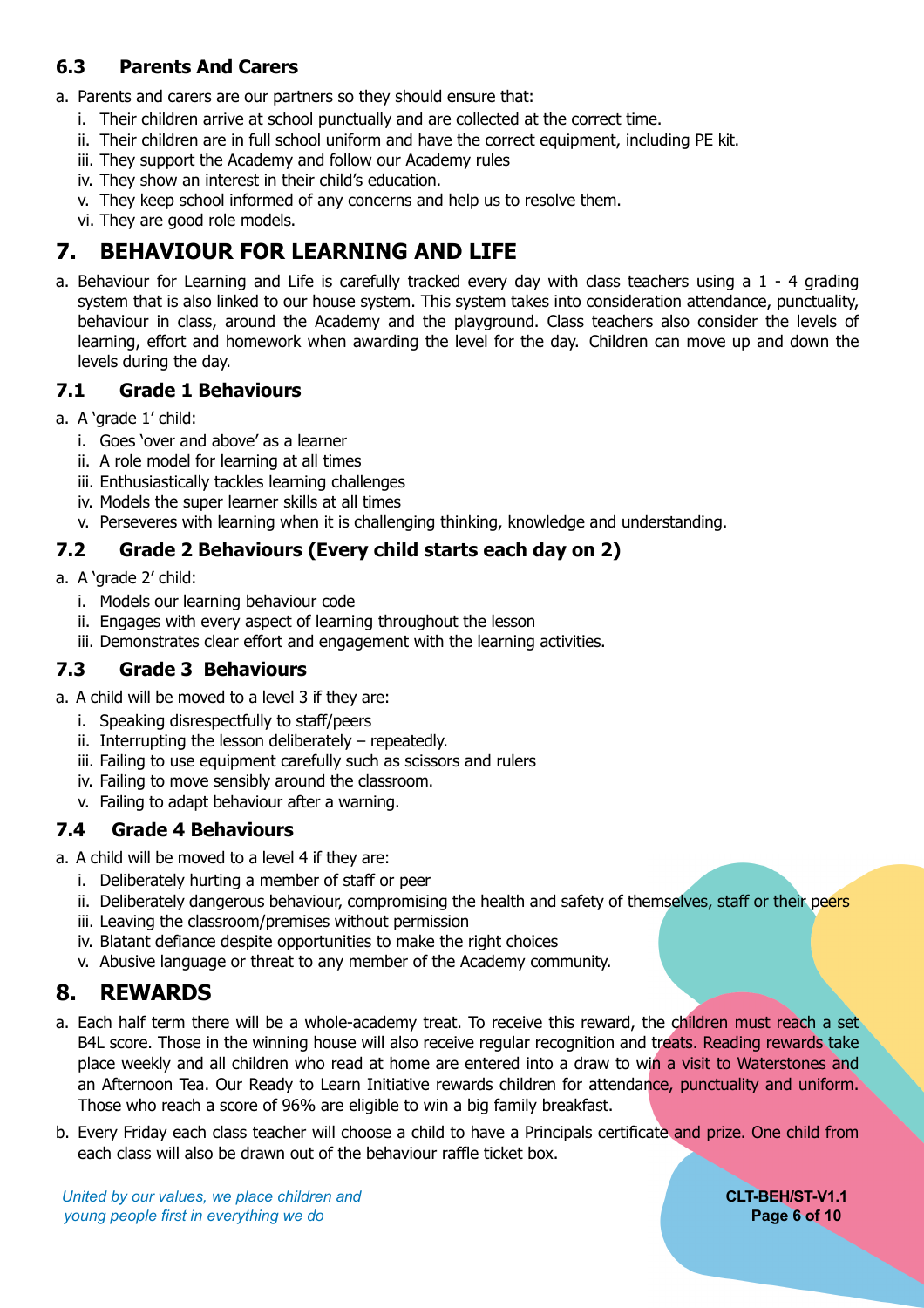# <span id="page-6-0"></span>**9. THE HOUSE SYSTEM**

- a. At Smallthorne, all children will be part of a house. A house point could be allocated for the following reasons:
	- i. Good work
	- ii. Supporting others
	- iii. Doing homework to an excellent standard
	- iv. Showing respect and politeness to the Academy community
	- v. Going above and beyond
- b. House points will be placed into the classroom house point box. Points are collated each week and added to the whole school house point box. The House Leader is responsible for collecting totals and ensuring the Principal has the results each week.

# <span id="page-6-1"></span>**10. SANCTIONS**

- a. We have an agreed system of sanctions which provide a consequence of unacceptable behaviour. Responses range from verbal prompts and preventative conversations to a permanent exclusion, and are intended to:
	- i. Provide clarity and consistency of suitable responses in a calm manner
	- ii. Minimise disruption to others especially teaching and learning time
	- iii. Provide every opportunity for children to correct their own behaviour, make sensible choices and prevent further sanctions being applied
	- iv. Allow early involvement of parents / carers, line managers, SENCO and support agencies
	- v. Do everything reasonably possible to avoid exclusion from the Academy.

#### <span id="page-6-2"></span>**10.1 Unacceptable Behaviour During Lesson Sessions**

- a. When rules are broken the following sanctions may be used to remind individuals that, just as positive behaviour results in rewards, negative choices result in consequences. In learning sessions, our consequences system is linked to the Academy behaviour for learning and house system.
- b. Professional judgement is required regarding which step best reflects the most suitable sanction given the behaviour displayed. Universal strategies to be used in the first instance include regular feedback delivered in an appropriate manner that supports a child's needs.
- c. Depending on the nature of the incident, there may need to be immediate exclusion, which following appropriate investigations may lead to a permanent exclusion. However, as a general rule, the following sequence should be adhered to, with steps 1 and 2 being compulsory.
- d. **Step 1:** A first warning from the member of staff. Focus the child on keeping the level 2 attitude to learning. Consider repositioning, separating etc.
- e. **Step 2:** A second warning. Remind the child about the Academy expectations and move to level 3. Children are then offered the opportunity to move back up the chart. Staff to actively observe to "notice" a change in behaviour
- f. **Step 3:** Behaviour continues to escalate –Children receive a further warning about their behaviour and reminded that they will be sent to Reflect if the behaviour continues.
- g. **Step 4:** Child will be sent to spend time in Reflect. Children are expected to move to the Reflect zone willingly. If they refuse a member of WISH or SLT will come to escort the child.
- h. Time spent in Reflect zone will depend on age and incident.

### <span id="page-6-3"></span>**10.2 Break Tine / Lunchtime Behaviour**

- a. If unacceptable low-level behaviour occurs during break times or lunch times:
	- i. The staff on duty at play time should report any incident to class teachers, who must then decide on the appropriate sanction according to the level of the unacceptable behaviour.
	- ii. At lunch times, lunchtime supervisors should report any incident to a member of SLT, who will record the incident in the Lunch Time Incident on CPOMS.
- b. If serious misconduct occurs during play times or lunch times:
	- i. Duty staff must escort the child/children to the office and report the incidents immediately to a member of SLT. The Principal/Assistant Principal will decide on the appropriate sanction.

*United by our values, we place children and* **CLT-BEH/ST-V1.1** *young people first in everything we do* **Page 7 of 10**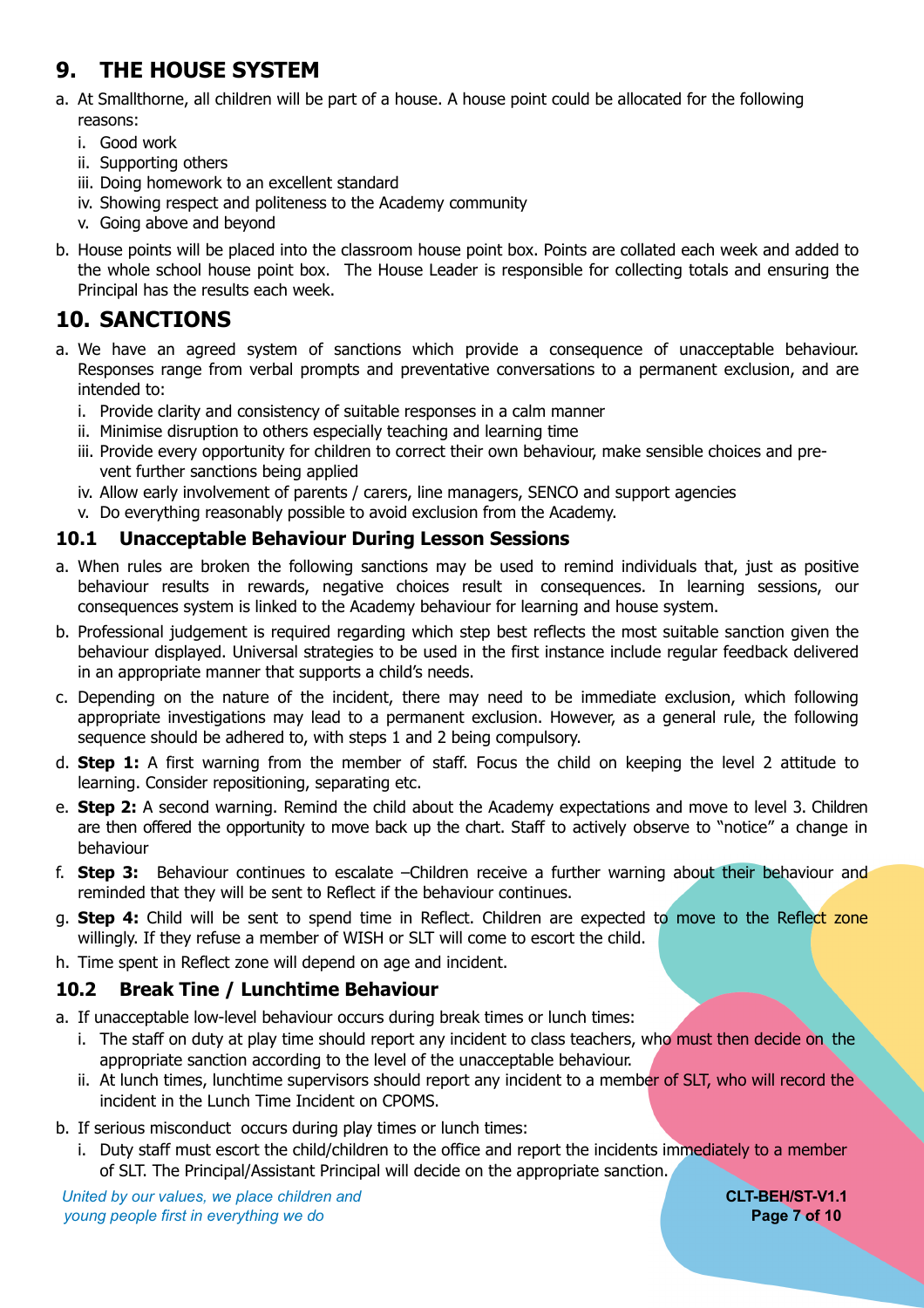#### <span id="page-7-0"></span>**10.3 Possible Consequences Of Poor Behaviour**

- a. Removal of break or lunch with class teacher.
- b. Removal of Break-time or lunchtime with time spent in Reflect
- c. Longer visit to Reflect
- d. Meeting with Parents and alternative timetables/behaviour charts put in place
- e. Exclusion from the Academy.

#### <span id="page-7-1"></span>**10.4 Possible Interventions**

- a. Specific support from an additional member of staff. This could be in the form of in-class intervention or specific social and emotional intervention for a set period of time.
- b. Pupil passport written with specific targets to achieve.
- c. A behaviour support plan.
- d. Set up target sheet to report to a member of the senior team or member of the WISH team.
- e. Home school diary for communication between parents / carers and the Academy.
- f. Referral to multi agencies.

# <span id="page-7-2"></span>**11. POSITIVE HANDLING**

- a. For children who demonstrate behaviours which may need positive handling intervention, a positive handling plan will be discussed with parents / carers and agreed.
- b. There are rare occasions when a member of staff may need to use reasonable force to protect children from hurting themselves or others, or causing damage to property. Staff use positive handling techniques in line with government guidance on reasonable force. If a situation such as this happens the staff member involved will record the details and inform parents. This will be uploaded onto CPOMS We try every option open to us, including, where possible, asking parents to come in and help diffuse the situation before using reasonable force.
- c. Please refer to the Positive Handling Policy for further details.

# <span id="page-7-3"></span>**12. EXCLUSIONS**

- a. Only the Principal/Assistant Principal can exclude a child from the Academy. A permanent exclusion will be taken as a last resort and can only be decided by the Chief Executive Officer of the City Learning Trust.
- b. The Academy are committed to following all statutory exclusions procedures to ensure that every child receives an education in a safe and caring environment.
- c. A decision to exclude a child will be taken only:
	- i. In response to serious or persistent breaches of the Academy behaviour policy, and
	- ii. If allowing a child to remain in school would seriously harm the education or welfare of others
- d. Before deciding whether to exclude a child, the Principal will:
	- i. Consider all the relevant facts and evidence
	- ii. Allow the pupil to give their version of events
	- iii. Consider if the pupil has special educational needs (SEN)

### <span id="page-7-4"></span>**12.1 Roles And Responsibilities When A Child Is Excluded From The Academy**

#### <span id="page-7-5"></span>**12.1.1 The Principal will:**

a. Provide the following information, in writing, to the parents of an excluded pupil:

- i. The reason(s) for the exclusion
- ii. The length of a fixed-term exclusion or, for a permanent exclusion, the fact that it is permanent
- iii. Information about parents' right to make representations about the exclusion to the Local Governing Committee and how the pupil may be involved in this
- iv. Where there is a legal requirement for the governing board to meet to consider the reinstatement of a pupil, and that parents have a right to attend a meeting, be represented at a meeting

*United by our values, we place children and* **CLT-BEH/ST-V1.1** *young people first in everything we do* **Page 8 of 10**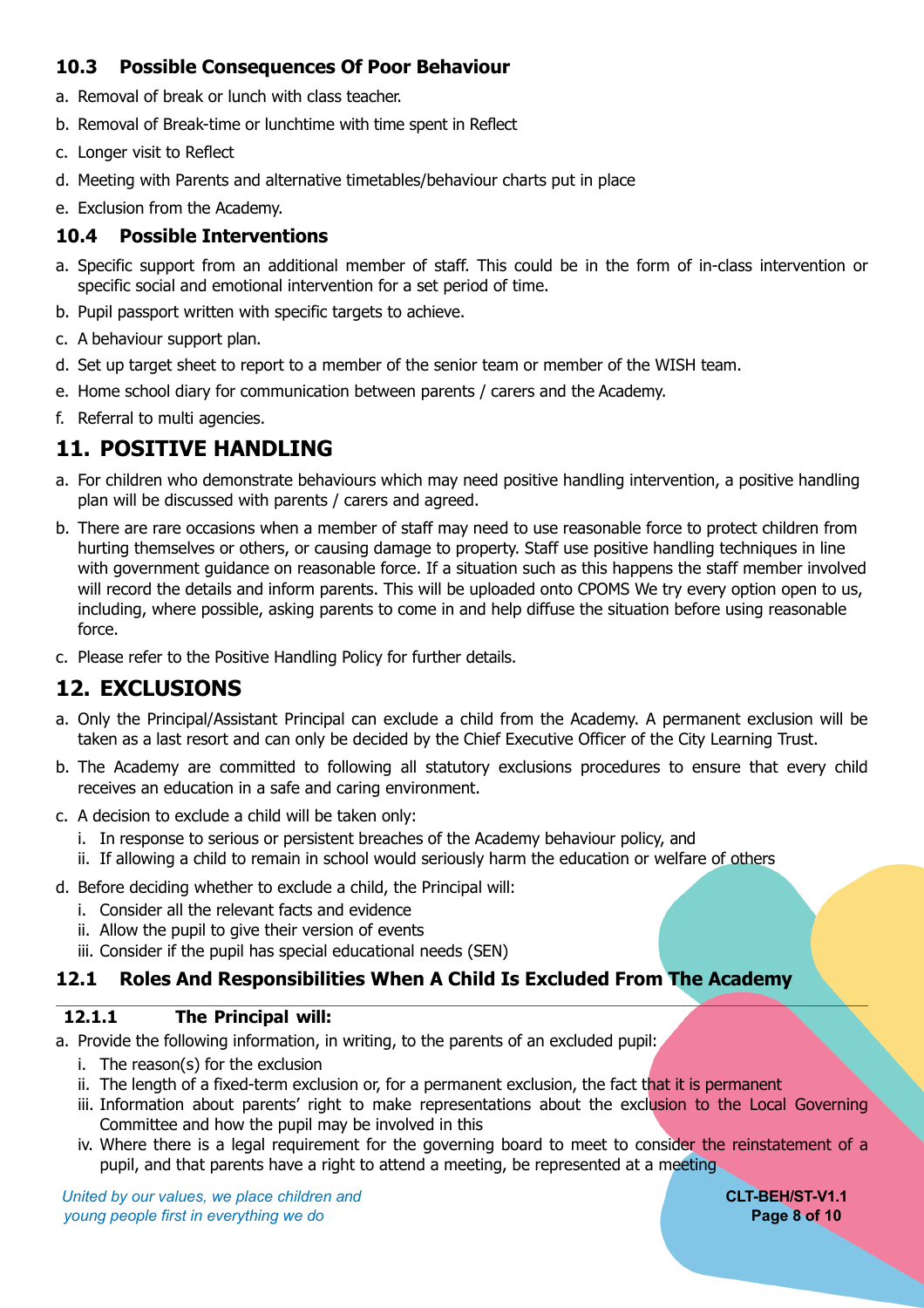- b. The Principal will also notify parents by the end of the afternoon session on the day their child is excluded that for the first 5 school days of an exclusion, or until the start date of any alternative provision where this is earlier, parents are legally required to ensure that their child is not present in a public place during school hours without a good reason. Parents may be given a fixed penalty notice or prosecuted if they fail to do this.
- c. If alternative provision is being arranged, the following information will be included when notifying parents of an exclusion:
	- i. The start date for any provision of full-time education that has been arranged
	- ii. The start and finish times of any such provision, including the times for morning and afternoon sessions, where relevant
	- iii. The address at which the provision will take place
	- iv. Any information required by the pupil to identify the person they should report to on the first day
- d. Where this information on alternative provision is not reasonably ascertainable by the end of the afternoon session, it may be provided in a subsequent notice, but it will be provided no later than 48 hours before the provision is due to start. The only exception to this is where alternative provision is to be provided before the sixth day of an exclusion, in which case the information can be provided with less than 48 hours' notice with parents' consent.

#### <span id="page-8-0"></span>**12.1.2 The Local Governing Committee will:**

- a. The Local Governing Committee has a duty to consider the reinstatement of an excluded child.
- b. For a fixed-period exclusion of more than 5 school days, the Local Governing Committee will arrange suitable full-time education for the pupil. This provision will begin no later than the sixth day of the exclusion.
- c. The Local Governing Committee will consider the reinstatement of an excluded child within 15 school days of receiving the notice of the exclusion if:
	- i. The exclusion is permanent
	- ii. It is a fixed-term exclusion which would bring the pupil's total number of school days of exclusion to more than 15 in a term
	- iii. It would result in a child missing a public examination
	- iv. If requested to do so by parents, the Local Governing Committee will consider the reinstatement of an excluded pupil within 50 school days of receiving notice of the exclusion if the pupil would be excluded from school for more than 5 school days, but less than 15, in a single term.
- d. The Local Governing Committee can either:
	- i. Decline to reinstate the pupil, or
	- ii. Direct the reinstatement of the child immediately, or on a particular date
- e. In reaching a decision, the Local Governing Committee consider whether the exclusion was lawful, reasonable and procedurally fair and whether the Principal followed their legal duties. They will decide whether or not a fact is true 'on the balance of probabilities', which differs from the criminal standard of 'beyond reasonable doubt', as well as any evidence that was presented in relation to the decision to exclude.
- f. Minutes will be taken of the meeting, and a record of evidence considered kept. The outcome will also be recorded on the pupil's educational record.
- g. The Local Governing Committee will notify, in writing, the Principal, parents / carers and the LA of its decision, along with reasons for its decision, without delay.
- h. Where an exclusion is permanent, the Local Governing Committee's decision will also include the following:
	- i. The fact that it is permanent
	- ii. Notice of parents' right to ask for the decision to be reviewed by an independent review panel, and:
	- iii. The date by which an application for an independent review must be made
	- iv. The name and address to whom an application for a review should be submitted
	- v. That any application should set out the grounds on which it is being made and that, where appropriate, reference to how the pupil's SEN are considered to be relevant to the exclusion
	- vi. That, regardless of whether the excluded pupil has recognised SEN, parents have a right to require the LA / Trust to appoint an SEN expert to attend the review

*United by our values, we place children and* **CLT-BEH/ST-V1.1** *young people first in everything we do* **Page 9 of 10**